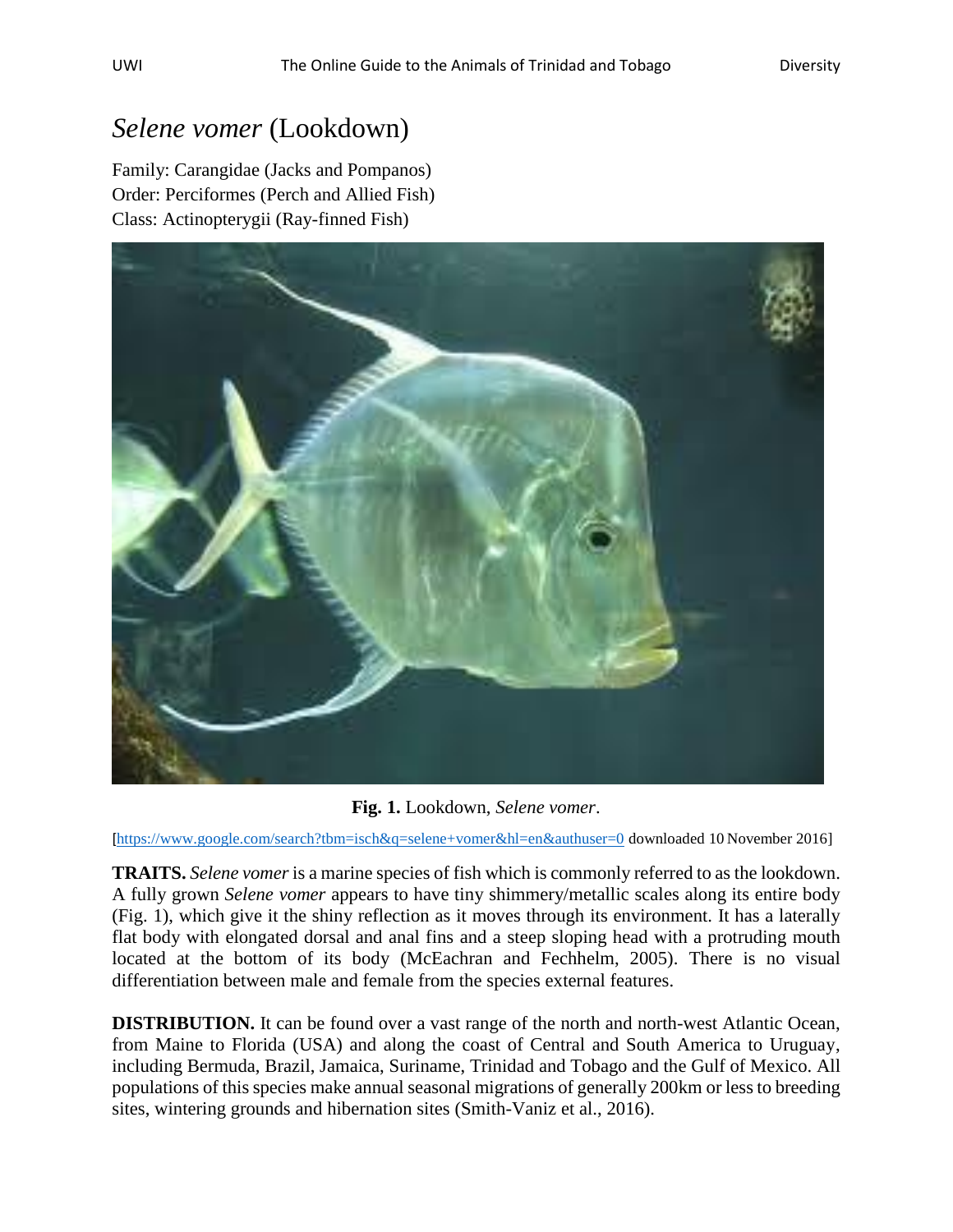**HABITAT AND ECOLOGY.** Occupies marine and brackish waters. This species is diurnal which means that it is mainly active during the day for feeding and movement as it feeds on crustaceans, worms and small fish (Klein-MacPhee et al., 2002). Its main morphological adaptation of the sloping forehead allows *Selene vomer* to be a bottom feeder (Fig. 2). In the wild the life span of this species is not known, but in aquariums there have been reports of it having a life expectancy of about 20 years, reaching lengths of 40cm and weighing as much as 2.0 kg (McEachran and Fechhelm, 2005). This species is abundant as it moves in both schools and shoals which provides safety in numbers.

**REPRODUCTION.** Little is known about this species spawning behaviour but it spawns in the summer months and produces an unknown number of pelagic eggs (McEachran and Fechhelm, 2005). Pelagic eggs are defined as eggs which are buoyant and float freely in aquatic environments. Spawning and development of eggs are believed to occur out at sea whilst the development and maturation of juveniles occur closer inshore. Juveniles are typically found at the mouth of a river which is known as an estuary. Being located in estuaries is beneficial as it's a good source of food as well as the roots of mangroves provide shelter/security for the young lookdown (Klein-MacPhee et al., 2002). Juveniles have a different appearance when compared to the shiny adults as they have a dusky, slightly oblique cross band and a band over their eyes (McEachran and Fechhelm, 2005).

**BEHAVIOUR.** This species is preyed upon by other fish and as a result it is typically part of a large school of other *Selene vomer* as they are more protected in numbers (Fig. 3). Its laterally flat body enables it to have a great deal of speed and agility to escape encounters with predators. When in a school, the metallic reflection of numerous fish darting around quickly tends to confuse the predator as it cannot single out an individual prey easily. *Selene vomer* has also adapted to manipulate light across its body to further improve its camouflaging capability (Cummings, 2013). If a lookdown is threatened or under stress it can use its swim bladder and teeth to produce grunting noises in an effort to deter its predator (Dallas World Aquarium, 2016). It is also very docile with human interactions and poses no threat to persons in the water.

**APPLIED BIOLOGY.** The IUCN Red List of Threatened Species states that *Selene vomer* is of Least Concern. This species is not typically harvested for food consumption. It is a part of many aquariums due to its calm demeanour and adaptability to harsh environments. It has also been known to be used as bait by fishermen and as a "good pull" by anglers due to its agility and speed.

## **REFERENCES**

Cummings, M. 2013. Researchers Discover a New Way Fish Camouflage Themselves in the Ocean. *UT News*. N.p., 4 June 2013.

Dallas World Aquarium. 2016. Lookdown Fish – *Selene vomer*.

Klein-MacPhee, G., Collette, B. B., and Klein-MacPhee, G. (eds.) 2002. Jacks: Family Carangidae. Bigelow and Schroeder's Fishes of the Gulf of Maine, Third Edition. 411-427

McEachran and Fechhelm. 2005. Lookdown - *Selene vomer*. Encyclopedia of Life.

Smith-Vaniz, W.F., Williams, J.T., Pina Amargos, F., Curtis, M. and Brown, J. 2015. *Selene vomer*. The IUCN Red List of Threatened Species 2015

Author: Sachin Sankar Posted online: 2016